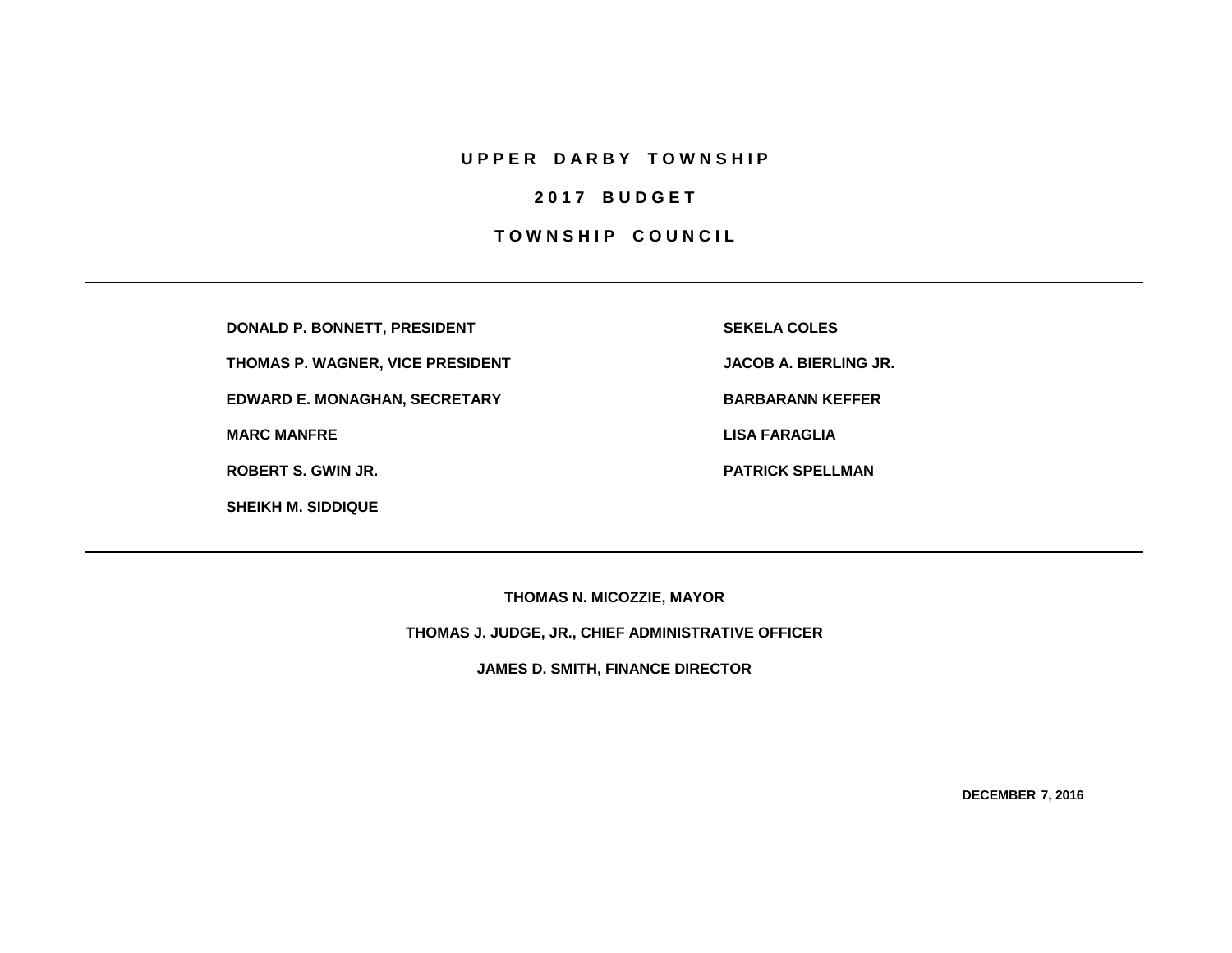# **UPPER DARBY TOWNSHIP**

# **2 0 1 7 B U D G E T**

## **I N D E X**

| PAGE 1            | COMPARATIVE SUMMARY-GENERAL FUND     |
|-------------------|--------------------------------------|
| PAGE 2            | REAL ESTATE AND LOCAL TAXES          |
| <b>PAGE 3-5</b>   | COMPARATIVE SUMMARY-OTHER REVENUE    |
| <b>PAGE 6-10</b>  | COMPARATIVE SUMMARY-EXPENDITURES     |
| PAGE 10           | <b>DEBT SERVICE SUMMARY</b>          |
| <b>PAGE 11-12</b> | EXPENDITURE SUPPLEMENTAL INFORMATION |
| PAGE 13           | COMPARATIVE SUMMARY-SEWER RENTAL     |
| PAGE 14           | COMPARATIVE SUMMARY-HIGHWAY          |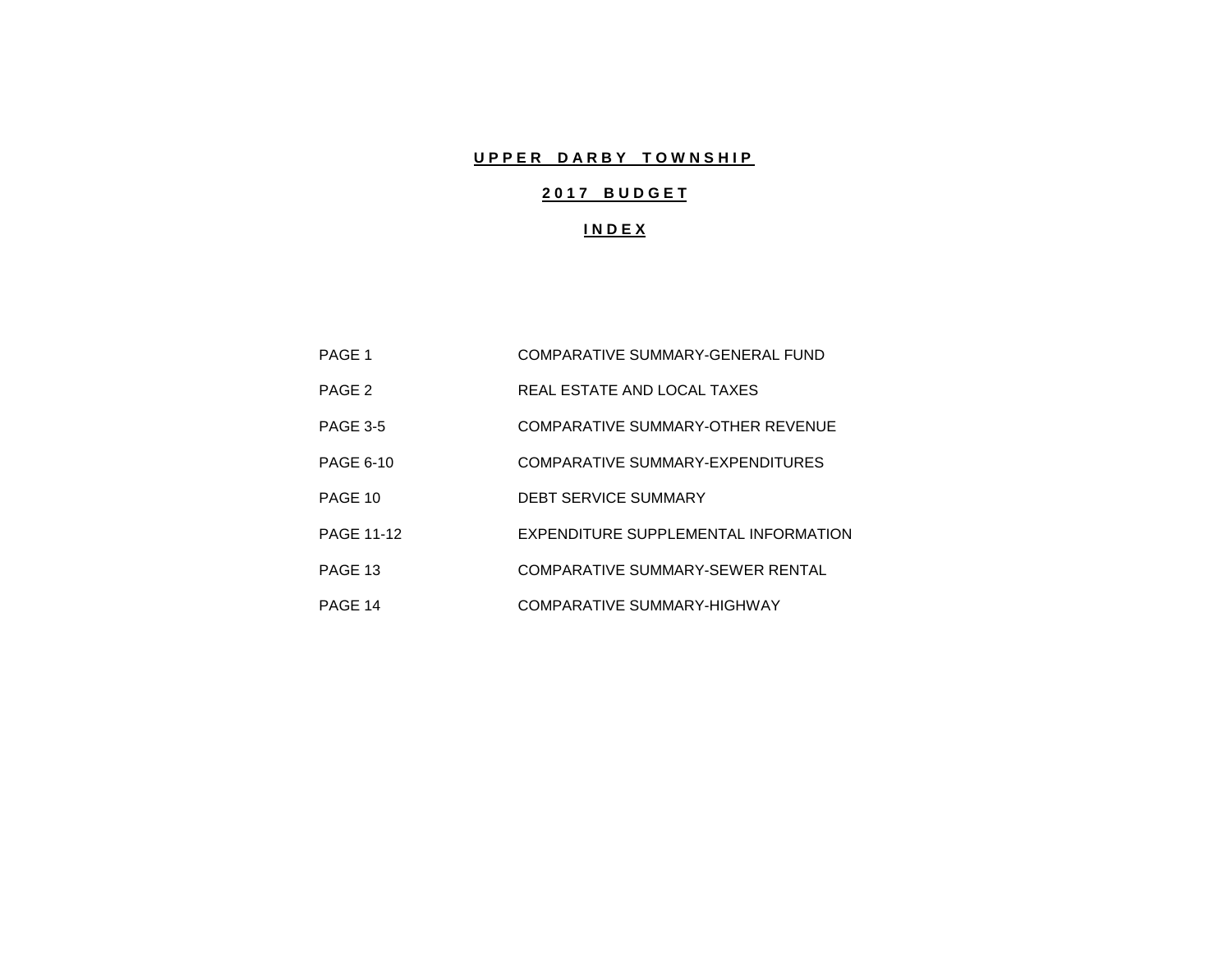### **UPPER DARBY TOWNSHIP**

## **COMPARATIVE BUDGET SUMMARY**

### **GENERAL FUND**

| <b>DESCRIPTION</b>           | 2017<br><b>BUDGET</b> |            | <b>PROJECTED</b><br>2016<br><b>ACTUAL</b> |        | 2017 BUDGET<br>OVER(UNDER)<br>2016 ACTUAL |    | 2016<br><b>BUDGET</b> |  | 2017 BUDGET<br>OVER(UNDER)<br>2016 BUDGET |
|------------------------------|-----------------------|------------|-------------------------------------------|--------|-------------------------------------------|----|-----------------------|--|-------------------------------------------|
| FUND BALANCE-BEGINNING       |                       | 2,024,379  | \$<br>575,357                             | ₼<br>ъ | 1,449,022                                 | ה. | 1,465,789             |  | 558,590                                   |
| <b>REVENUE</b>               |                       | 71,505,943 | 68,671,383                                |        | 2,834,560                                 |    | 69,710,706            |  | 1,795,237                                 |
| <b>TOTAL FUNDS AVAILABLE</b> | £.                    | 73,530,322 | \$<br>69,246,740                          | ъ      | 4,283,582                                 | £. | 71,176,495            |  | 2,353,827                                 |
| <b>EXPENDITURES</b>          |                       | 73,530,322 | 69,246,740                                |        | 4,283,582                                 |    | 71,176,495            |  | 2,353,827                                 |
| <b>FUND BALANCE-ENDING</b>   |                       |            |                                           |        |                                           |    |                       |  | $\sim$                                    |

#### **TAX REQUIREMENTS**

| NET CURRENT YEAR TAX REQUIREMENT     | 48,720,000    | 47,659,900    | 1,060,100    |
|--------------------------------------|---------------|---------------|--------------|
| ASSESSMENT                           | 2,655,000,000 | 2,672,000,000 | (17,000,000) |
| MILLAGE REQUIREMENT                  | 19.42         | 18.97         | 0.45         |
| MILLAGE REQUIREMENT FOR DEBT SERVICE | 0.95          | 0.95          |              |
| <b>TOTAL MILLAGE REQUIREMENT</b>     | 20.37         | 19.92         | 0.45         |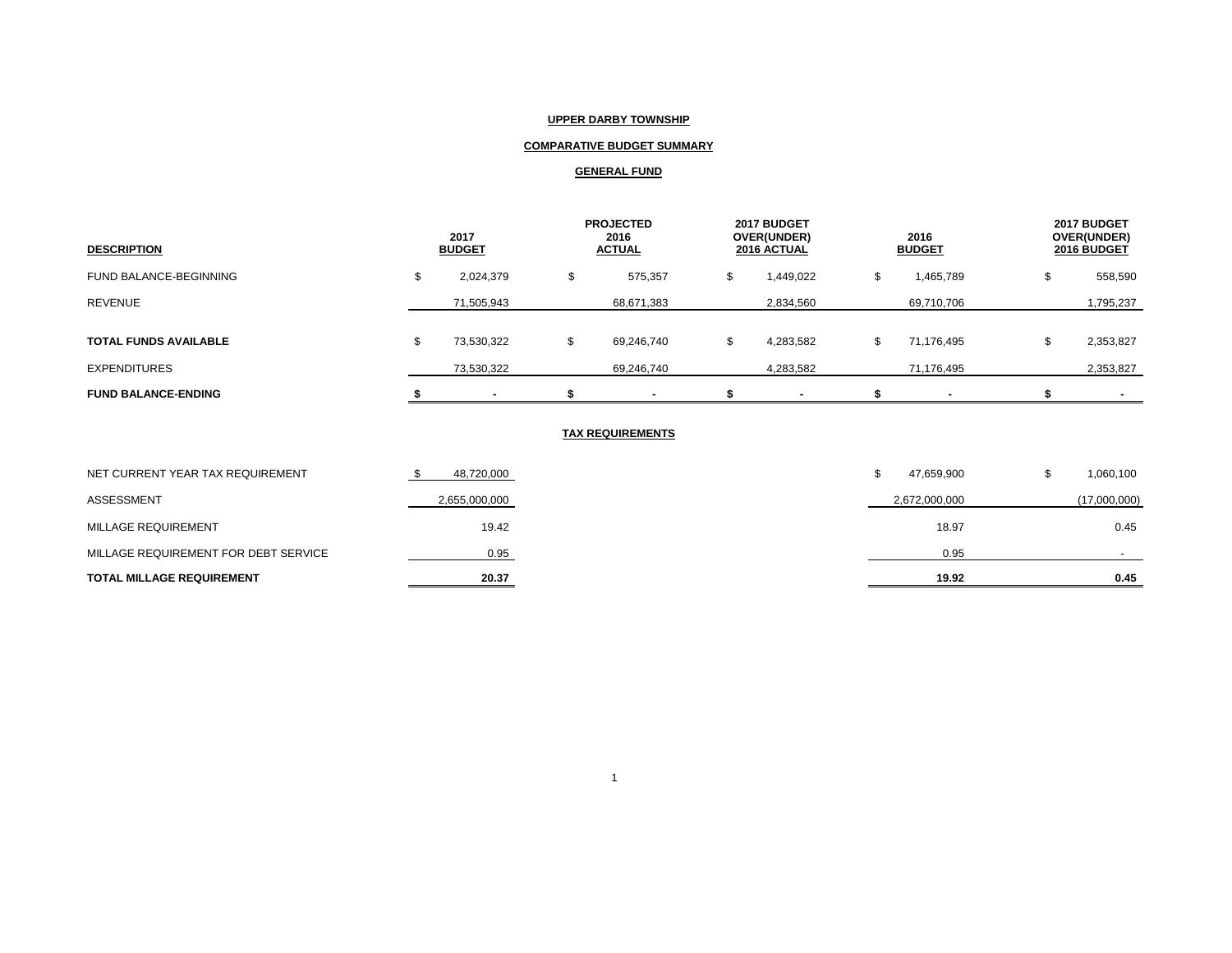| <b>DESCRIPTION</b>             | 2017<br><b>BUDGET</b> |            | <b>PROJECTED</b><br>2016<br><b>ACTUAL</b> |    | 2017 BUDGET<br>OVER(UNDER)<br>2016 ACTUAL |    | 2016<br><b>BUDGET</b> |    | 2017 BUDGET<br>OVER(UNDER)<br>2016 BUDGET |  |
|--------------------------------|-----------------------|------------|-------------------------------------------|----|-------------------------------------------|----|-----------------------|----|-------------------------------------------|--|
| <b>REAL ESTATE TAXES</b>       |                       |            |                                           |    |                                           |    |                       |    |                                           |  |
| <b>CURRENT</b>                 | \$                    | 48,720,000 | \$<br>47,371,000                          | \$ | 1,349,000                                 | \$ | 47,659,900            | \$ | 1,060,100                                 |  |
| PRIOR YEAR                     |                       | 400,000    | 484,777                                   |    | (84, 777)                                 |    | 400,000               |    | $\overline{\phantom{a}}$                  |  |
| <b>DELINQUENT</b>              |                       | 2,100,000  | 2,000,000                                 |    | 100,000                                   |    | 2,100,000             |    |                                           |  |
| <b>TOTAL REAL ESTATE TAXES</b> |                       | 51,220,000 | \$<br>49,855,777                          | S  | 1,364,223                                 | \$ | 50,159,900            | \$ | 1,060,100                                 |  |
| <b>LOCAL TAXES</b>             |                       |            |                                           |    |                                           |    |                       |    |                                           |  |
| <b>MERCANTILE</b>              | \$                    | 1,525,000  | \$<br>1,450,000                           | \$ | 75,000                                    | \$ | 1,525,000             | \$ | $\overline{\phantom{a}}$                  |  |
| <b>LOCAL SERVICE TAX</b>       |                       | 740,000    | 700,000                                   |    | 40,000                                    |    | 740,000               |    | $\overline{\phantom{a}}$                  |  |
| <b>BUSINESS PRIVILEGE TAX</b>  |                       | 750,000    | 660,000                                   |    | 90,000                                    |    | 750,000               |    | $\overline{\phantom{a}}$                  |  |
| MECHANICAL DEVICE TAX          |                       | 25,000     | 27,000                                    |    | (2,000)                                   |    | 30,000                |    | (5,000)                                   |  |
| <b>TOTAL LOCAL TAXES</b>       | S,                    | 3,040,000  | \$<br>2,837,000                           | S  | 203,000                                   | S. | 3,045,000             | S  | (5,000)                                   |  |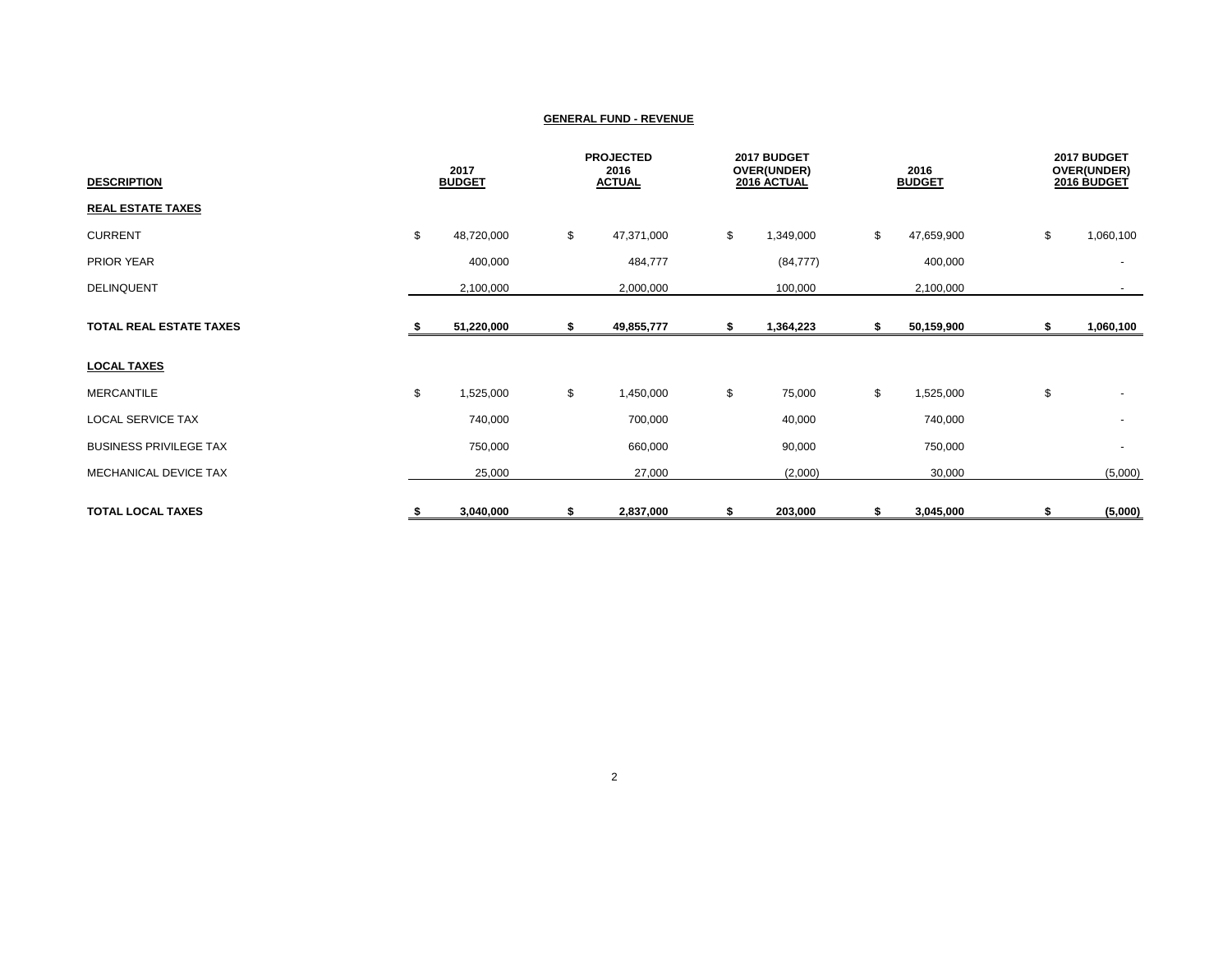| <b>DESCRIPTION</b>                    |    | 2017<br><b>BUDGET</b> |    | <b>PROJECTED</b><br>2016<br><b>ACTUAL</b> |    | 2017 BUDGET<br>OVER(UNDER)<br>2016 ACTUAL |    | 2016<br><b>BUDGET</b> | 2017 BUDGET<br>OVER(UNDER)<br>2016 BUDGET |         |
|---------------------------------------|----|-----------------------|----|-------------------------------------------|----|-------------------------------------------|----|-----------------------|-------------------------------------------|---------|
| <b>LICENSES AND PERMITS</b>           |    |                       |    |                                           |    |                                           |    |                       |                                           |         |
| <b>BEVERAGE</b>                       | \$ | 26,000                | \$ | 25,000                                    | \$ | 1,000                                     | \$ | 27,000                | \$                                        | (1,000) |
| <b>RENTAL LICENSE</b>                 |    | 575,000               |    | 575,000                                   |    | $\overline{\phantom{a}}$                  |    | 550,000               |                                           | 25,000  |
| <b>HEALTH</b>                         |    | 30,000                |    | 35,000                                    |    | (5,000)                                   |    | 33,000                |                                           | (3,000) |
| LICENSES AND INSPECTIONS              |    | 1,002,100             |    | 1,073,900                                 |    | (71, 800)                                 |    | 895,800               |                                           | 106,300 |
| CABLE T.V.                            |    | 1,450,000             |    | 1,400,000                                 |    | 50,000                                    |    | 1,400,000             |                                           | 50,000  |
| <b>TOTAL LICENSES AND PERMITS</b>     | s. | 3,083,100             | \$ | 3,108,900                                 | \$ | (25, 800)                                 | \$ | 2,905,800             | \$                                        | 177,300 |
| <b>COURT COSTS AND FINES</b>          |    |                       |    |                                           |    |                                           |    |                       |                                           |         |
| DISTRICT JUSTICE COURT COSTS          | \$ | 240,000               | \$ | 225,000                                   | \$ | 15,000                                    | \$ | 240,000               | \$                                        |         |
| PARKING METER & STATE POLICE          |    | 430,000               |    | 365,000                                   |    | 65,000                                    |    | 430,000               |                                           |         |
| <b>TOTAL COURT COSTS AND FINES</b>    |    | 670,000               | \$ | 590,000                                   | \$ | 80,000                                    | \$ | 670,000               | \$                                        |         |
| <b>INTEREST AND RENTAL FEES</b>       |    |                       |    |                                           |    |                                           |    |                       |                                           |         |
| <b>INTEREST FROM INVESTMENTS</b>      | \$ | 25,000                | \$ | 22,000                                    | \$ | 3,000                                     | \$ | 25,000                | \$                                        |         |
| MUNICIPAL PARKING LOT AND RENTALS     |    | 195,000               |    | 195,000                                   |    | $\overline{\phantom{a}}$                  |    | 190,000               |                                           | 5,000   |
| <b>TOTAL INTEREST AND RENTAL FEES</b> | \$ | 220,000               | \$ | 217,000                                   | \$ | 3,000                                     | \$ | 215,000               | \$                                        | 5,000   |

3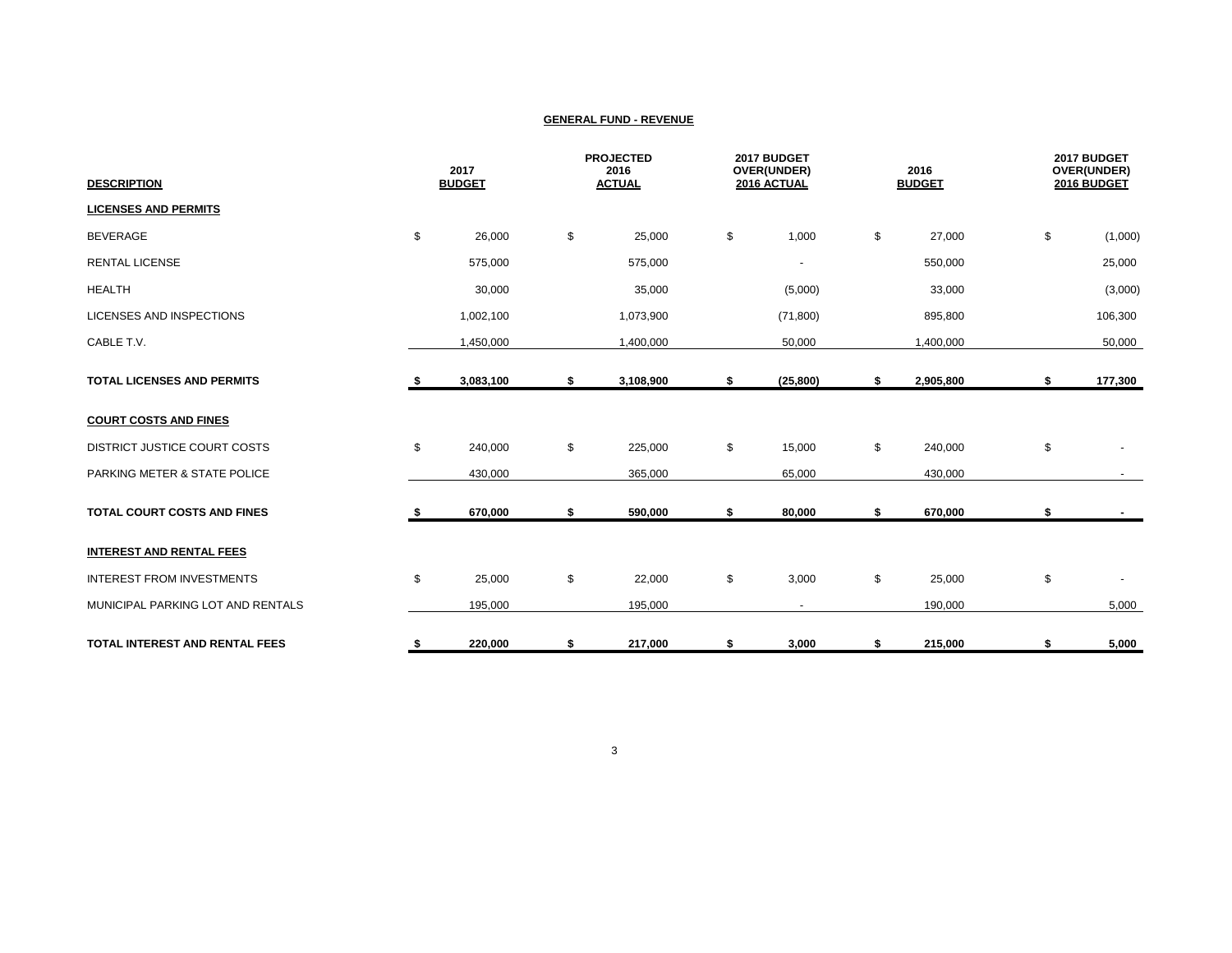| <b>DESCRIPTION</b>                 | 2017<br><b>BUDGET</b> |    | <b>PROJECTED</b><br>2016<br><b>ACTUAL</b> |    | 2017 BUDGET<br>OVER(UNDER)<br>2016 ACTUAL |    | 2016<br><b>BUDGET</b> |    | 2017 BUDGET<br>OVER(UNDER)<br>2016 BUDGET |  |
|------------------------------------|-----------------------|----|-------------------------------------------|----|-------------------------------------------|----|-----------------------|----|-------------------------------------------|--|
| <b>GRANTS</b>                      |                       |    |                                           |    |                                           |    |                       |    |                                           |  |
| COSA                               | \$<br>312,000         | \$ | 310,000                                   | \$ | 2,000                                     | \$ | 310,000               | \$ | 2,000                                     |  |
| <b>SENIOR CENTERS</b>              | 40,000                |    | 35,000                                    |    | 5,000                                     |    | 40,000                |    |                                           |  |
| <b>HUD</b>                         | 1,575,000             |    | 1,280,436                                 |    | 294,564                                   |    | 1,575,000             |    | $\overline{\phantom{a}}$                  |  |
| <b>HOME PROGRAM</b>                | 250,000               |    | 150,000                                   |    | 100,000                                   |    | 500,000               |    | (250,000)                                 |  |
| PUBLIC UTILITY REALTY TAX          | 60,000                |    | 60,000                                    |    | $\overline{\phantom{a}}$                  |    | 60,000                |    |                                           |  |
| VOLUNTEER FIRE RELIEF ALLOCATION   | 300,000               |    | 300,000                                   |    | $\overline{\phantom{a}}$                  |    | 300,000               |    | $\overline{\phantom{a}}$                  |  |
| PENSION PLAN ALLOCATION            | 2,285,843             |    | 2,297,606                                 |    | (11,763)                                  |    | 2,297,606             |    | (11, 763)                                 |  |
| <b>RECYCLING GRANT</b>             | 85,000                |    | 175,164                                   |    | (90, 164)                                 |    | 85,000                |    |                                           |  |
| MISCELLANEOUS GRANT                | 300,000               |    | 300,000                                   |    |                                           |    | 300,000               |    |                                           |  |
| <b>TOTAL GRANT</b>                 | \$<br>5,207,843       | \$ | 4,908,206                                 | \$ | 299,637                                   | \$ | 5,467,606             | \$ | (259, 763)                                |  |
| <b>DEPARTMENTAL EARNINGS</b>       |                       |    |                                           |    |                                           |    |                       |    |                                           |  |
| <b>RUBBISH FEES</b>                | \$<br>5,051,000       | \$ | 4,351,000                                 |    | 700,000                                   | \$ | 4,401,000             | \$ | 650,000                                   |  |
| <b>RECREATION</b>                  | 635,000               |    | 600,000                                   |    | 35,000                                    |    | 595,000               |    | 40,000                                    |  |
| <b>PARKING METERS</b>              | 700,000               |    | 625,000                                   |    | 75,000                                    |    | 675,000               |    | 25,000                                    |  |
| <b>POLICE</b>                      | 64,000                |    | 63,500                                    |    | 500                                       |    | 66,000                |    | (2,000)                                   |  |
| <b>TOTAL DEPARTMENTAL EARNINGS</b> | \$<br>6,450,000       | \$ | 5,639,500                                 | \$ | 810,500                                   | \$ | 5,737,000             | \$ | 713,000                                   |  |

4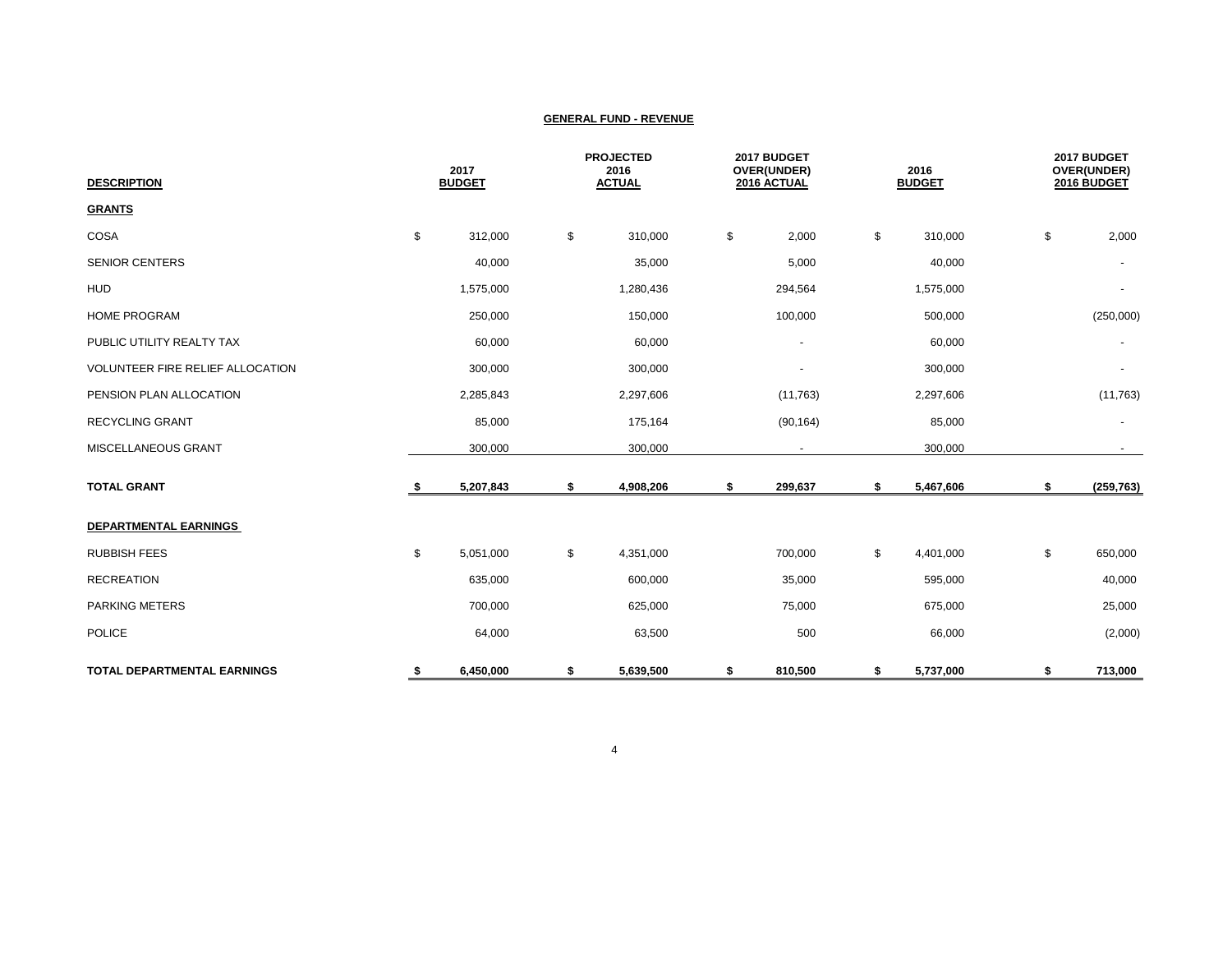| <b>DESCRIPTION</b>                 | 2017<br><b>BUDGET</b> |    | <b>PROJECTED</b><br>2016<br><b>ACTUAL</b> |    | 2017 BUDGET<br>OVER(UNDER)<br>2016 ACTUAL |    | 2016<br><b>BUDGET</b> |    | 2017 BUDGET<br>OVER(UNDER)<br>2016 BUDGET |
|------------------------------------|-----------------------|----|-------------------------------------------|----|-------------------------------------------|----|-----------------------|----|-------------------------------------------|
| <b>OTHER INCOME</b>                |                       |    |                                           |    |                                           |    |                       |    |                                           |
| SALE OF FIXED ASSETS               | \$<br>25,000          | \$ | 10,000                                    | \$ | 15,000                                    | \$ | 25,000                | \$ |                                           |
| REFUNDS/REIMBURSEMENTS             | 600,000               |    | 545,000                                   |    | 55,000                                    |    | 495,000               |    | 105,000                                   |
| <b>SEWER RENTAL FUND</b>           | 900,000               |    | 900,000                                   |    | $\overline{\phantom{a}}$                  |    | 900,000               |    | $\overline{\phantom{a}}$                  |
| <b>MISCELLANEOUS</b>               | 90,000                |    | 60,000                                    |    | 30,000                                    |    | 90,400                |    | (400)                                     |
| <b>TOTAL OTHER INCOME</b>          | 1,615,000             |    | 1,515,000                                 |    | 100,000                                   |    | 1,510,400             |    | 104,600                                   |
| <b>TOTAL- GENERAL FUND REVENUE</b> | 71,505,943            | ъ  | 68,671,383                                |    | 2,834,560                                 | ъ  | 69,710,706            |    | 1,795,237                                 |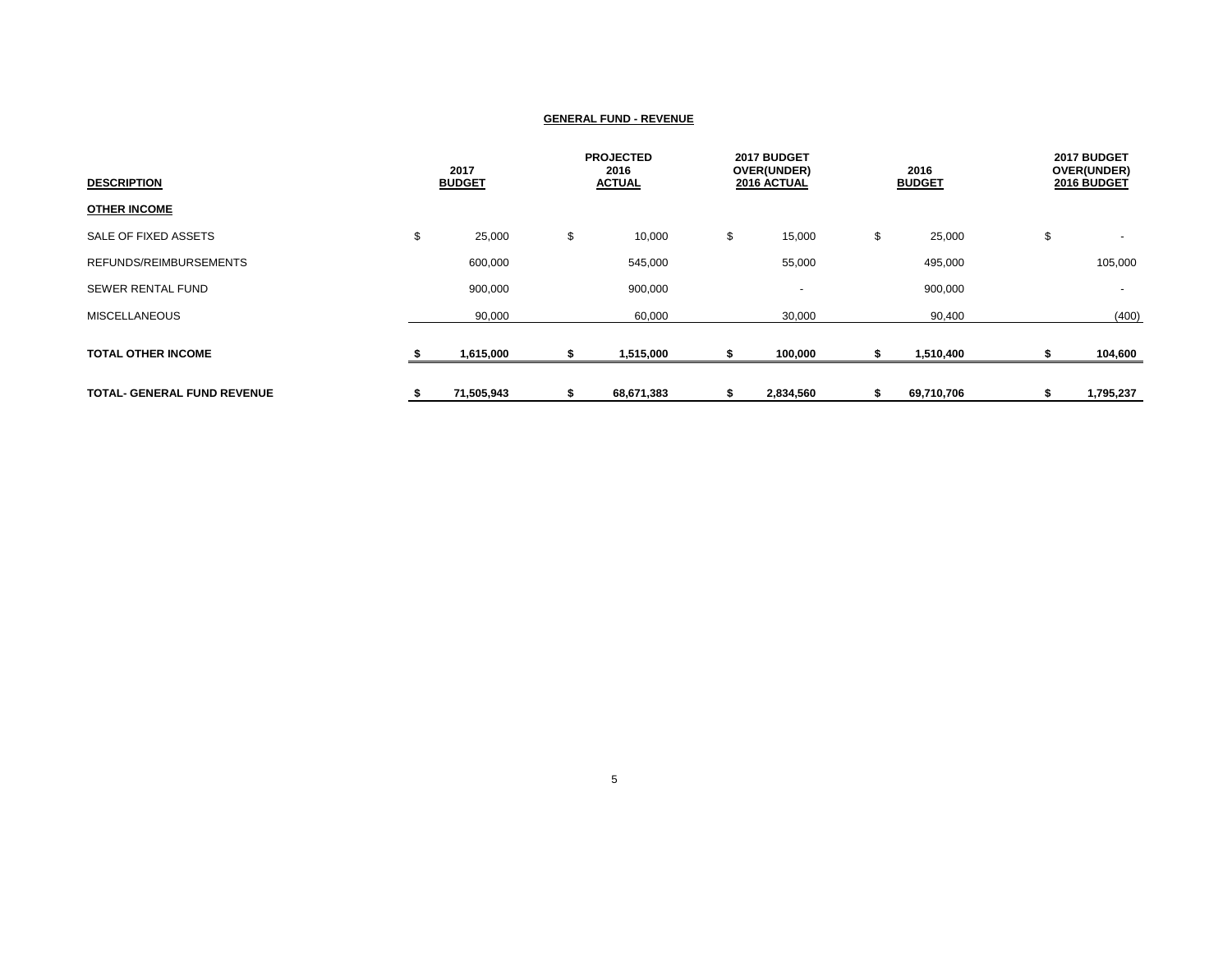| <b>DESCRIPTION</b>              | 2017<br><b>BUDGET</b> |    | <b>PROJECTED</b><br>2016<br><b>ACTUAL</b> |    | 2017 BUDGET<br>OVER(UNDER)<br>2016 ACTUAL |    | 2016<br><b>BUDGET</b> | 2017 BUDGET<br>OVER(UNDER)<br>2016 BUDGET |         |
|---------------------------------|-----------------------|----|-------------------------------------------|----|-------------------------------------------|----|-----------------------|-------------------------------------------|---------|
| <b>GENERAL GOVERNMENT</b>       |                       |    |                                           |    |                                           |    |                       |                                           |         |
| COUNCIL                         | \$<br>210,234         | \$ | 190,743                                   | \$ | 19,491                                    | \$ | 206,018               | \$                                        | 4,216   |
| MAYOR                           | 135,682               |    | 120,178                                   |    | 15,504                                    |    | 121,662               |                                           | 14,020  |
| <b>FINANCE</b>                  | 836,853               |    | 806,940                                   |    | 29,913                                    |    | 807,693               |                                           | 29,160  |
| <b>TREASURER</b>                | 8,000                 |    | 7,500                                     |    | 500                                       |    | 8,000                 |                                           | $\sim$  |
| <b>SOLICITOR</b>                | 325,000               |    | 285,000                                   |    | 40,000                                    |    | 325,000               |                                           | $\sim$  |
| C.A.O.                          | 250,932               |    | 218,532                                   |    | 32,400                                    |    | 245,820               |                                           | 5,112   |
| ADMINISTRATIVE SERVICES         | 1,746,466             |    | 1,490,447                                 |    | 256,019                                   |    | 1,638,800             |                                           | 107,666 |
| <b>TOTAL GENERAL GOVERNMENT</b> | 3,513,167             | \$ | 3,119,340                                 | S. | 393,827                                   | S  | 3,352,993             | 5                                         | 160,174 |
| PERCENTAGE OF TOTAL BUDGET      | 4.8                   |    | 4.5                                       |    |                                           |    | 4.7                   |                                           |         |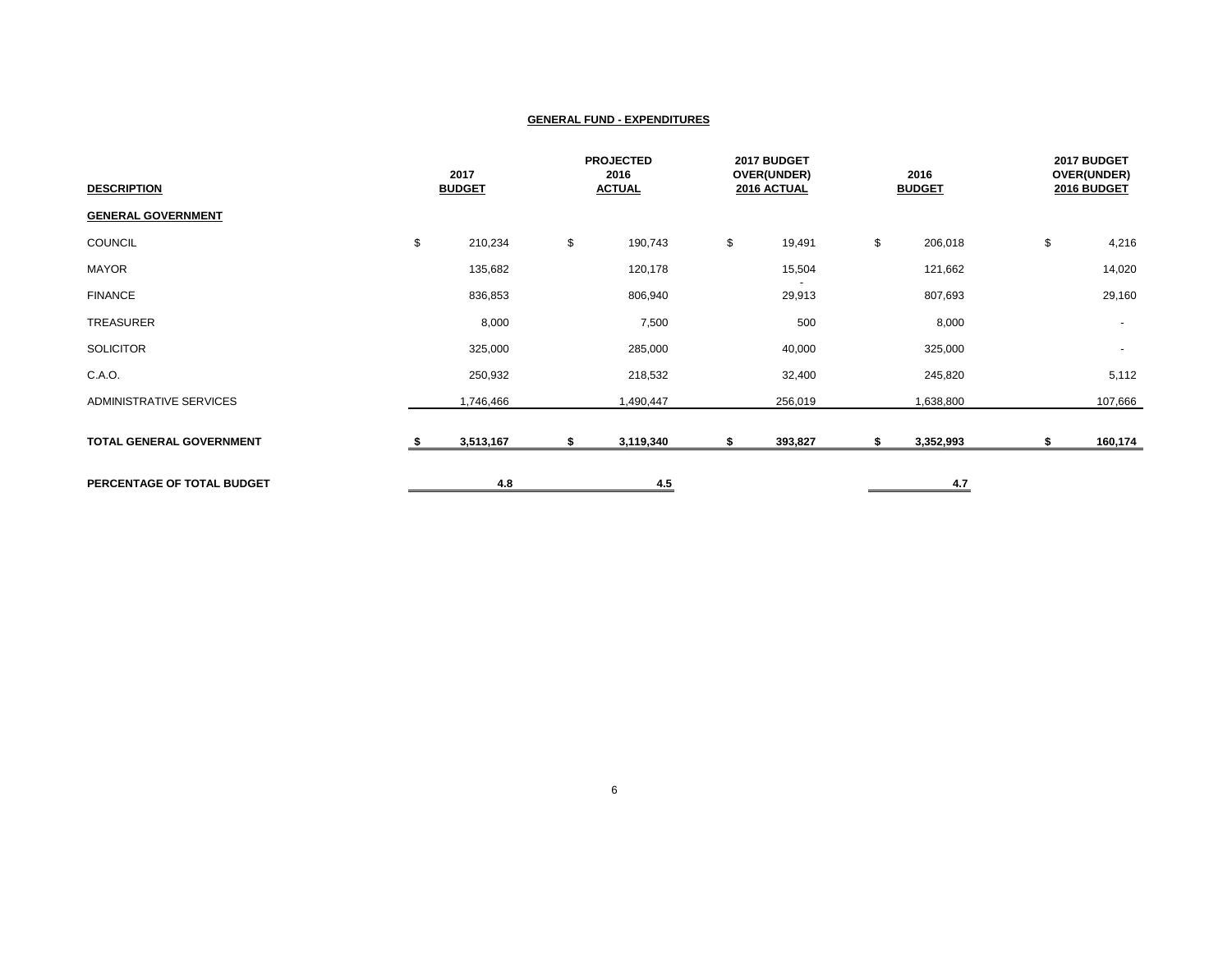| <b>DESCRIPTION</b>                       |     | 2017<br><b>BUDGET</b> | <b>PROJECTED</b><br>2016<br><b>ACTUAL</b> | 2017 BUDGET<br>OVER(UNDER)<br>2016 ACTUAL | 2016<br><b>BUDGET</b> | 2017 BUDGET<br>OVER(UNDER)<br>2016 BUDGET |
|------------------------------------------|-----|-----------------------|-------------------------------------------|-------------------------------------------|-----------------------|-------------------------------------------|
| PROTECTION TO PERSONS AND PROPERTY       |     |                       |                                           |                                           |                       |                                           |
| <b>POLICE</b>                            | \$  | 28,965,035            | \$<br>27,730,840                          | \$<br>1,234,195                           | \$<br>27,753,795      | \$<br>1,211,240                           |
| <b>FIRE</b>                              |     | 11,840,011            | 11,292,647                                | 547,364                                   | 11,338,101            | 501,910                                   |
| <b>LICENSES AND INSPECTION</b>           |     | 793,056               | 672,076                                   | 120,980                                   | 794,915               | (1, 859)                                  |
| PLANNING AND ZONING DIVISION             |     | 110,500               | 91,495                                    | 19,005                                    | 107,500               | 3,000                                     |
| TOTAL PROTECTION TO PERSONS AND PROPERTY | - 5 | 41,708,602            | \$<br>39,787,058                          | \$<br>1,921,544                           | \$<br>39,994,311      | \$<br>1,714,291                           |
| PERCENTAGE OF TOTAL BUDGET               |     | 56.7                  | 57.5                                      |                                           | 56.2                  |                                           |
| <b>PUBLIC WORKS</b>                      |     |                       |                                           |                                           |                       |                                           |
| PUBLIC WORKS                             | \$  | 1,777,796             | \$<br>1,762,662                           | \$<br>15,134                              | \$<br>1,714,409       | \$<br>63,387                              |
| <b>SANITATION</b>                        |     | 4,735,945             | 4,311,111                                 | 424,834                                   | 4,435,275             | 300,670                                   |
| <b>TOTAL PUBLIC WORKS</b>                |     | 6,513,741             | \$<br>6,073,773                           | \$<br>439,968                             | \$<br>6,149,684       | \$<br>364,057                             |
| PERCENTAGE OF TOTAL BUDGET               |     | 8.9                   | 8.8                                       |                                           | 8.6                   |                                           |
| <b>HEALTH SERVICES</b>                   | s.  | 595,604               | \$<br>474,824                             | \$<br>120,780                             | \$<br>531,184         | \$<br>64,420                              |
| PERCENTAGE OF TOTAL BUDGET               |     | 0.8                   | 0.7                                       |                                           | 0.8                   |                                           |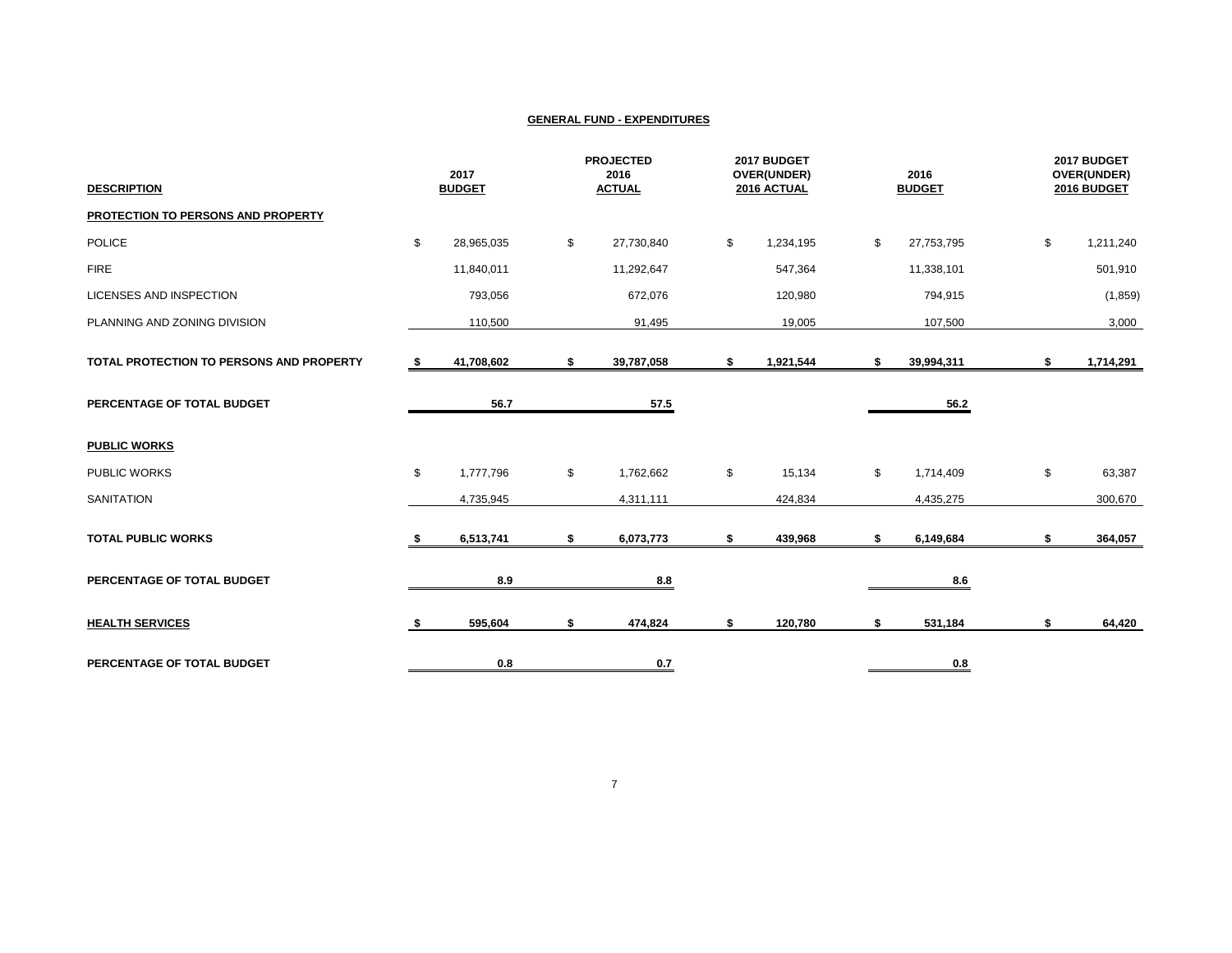| <b>DESCRIPTION</b>            | 2017<br><b>BUDGET</b> |           | <b>PROJECTED</b><br>2016<br><b>ACTUAL</b> |                            | 2017 BUDGET<br>OVER(UNDER)<br>2016 ACTUAL |         | 2016<br><b>BUDGET</b> |                            | 2017 BUDGET<br>OVER(UNDER)<br>2016 BUDGET |          |
|-------------------------------|-----------------------|-----------|-------------------------------------------|----------------------------|-------------------------------------------|---------|-----------------------|----------------------------|-------------------------------------------|----------|
| <b>ELECTRICAL</b>             |                       | 1,218,900 | \$                                        | 1,135,640                  | \$                                        | 83,260  | s.                    | 1,207,615                  | s                                         | 11,285   |
| PERCENTAGE OF TOTAL BUDGET    |                       | 1.6       |                                           | $\underline{\mathbf{1.6}}$ |                                           |         |                       | $1.7$                      |                                           |          |
| <b>PARKING METER</b>          |                       | 458,205   | \$                                        | 417,228                    | \$                                        | 40,977  | \$                    | 462,577                    | \$                                        | (4, 372) |
| PERCENTAGE OF TOTAL BUDGET    |                       | 0.6       |                                           | 0.6                        |                                           |         |                       | 0.7                        |                                           |          |
| <b>LEISURE SERVICES</b>       |                       |           |                                           |                            |                                           |         |                       |                            |                                           |          |
| <b>GENERAL RECREATION</b>     | \$                    | 1,380,315 | \$                                        | 1,308,959                  | \$                                        | 71,356  | \$                    | 1,332,492                  | \$                                        | 47,823   |
| <b>PARKS</b>                  |                       | 1,568,963 |                                           | 1,512,575                  |                                           | 56,388  |                       | 1,549,709                  |                                           | 19,254   |
| <b>TOTAL LEISURE SERVICES</b> |                       | 2,949,278 | \$                                        | 2,821,534                  | \$                                        | 127,744 |                       | 2,882,201                  | \$                                        | 67,077   |
| PERCENTAGE OF TOTAL BUDGET    |                       | 4         |                                           | 4.1                        |                                           |         |                       |                            |                                           |          |
| <b>LIBRARY</b>                |                       | 1,320,845 | \$                                        | 1,285,494                  | \$                                        | 35,351  | s.                    | 1,285,494                  | \$                                        | 35,351   |
| PERCENTAGE OF TOTAL BUDGET    |                       | 1.8       |                                           | 1.9                        |                                           |         |                       | $\underline{\mathbf{1.8}}$ |                                           |          |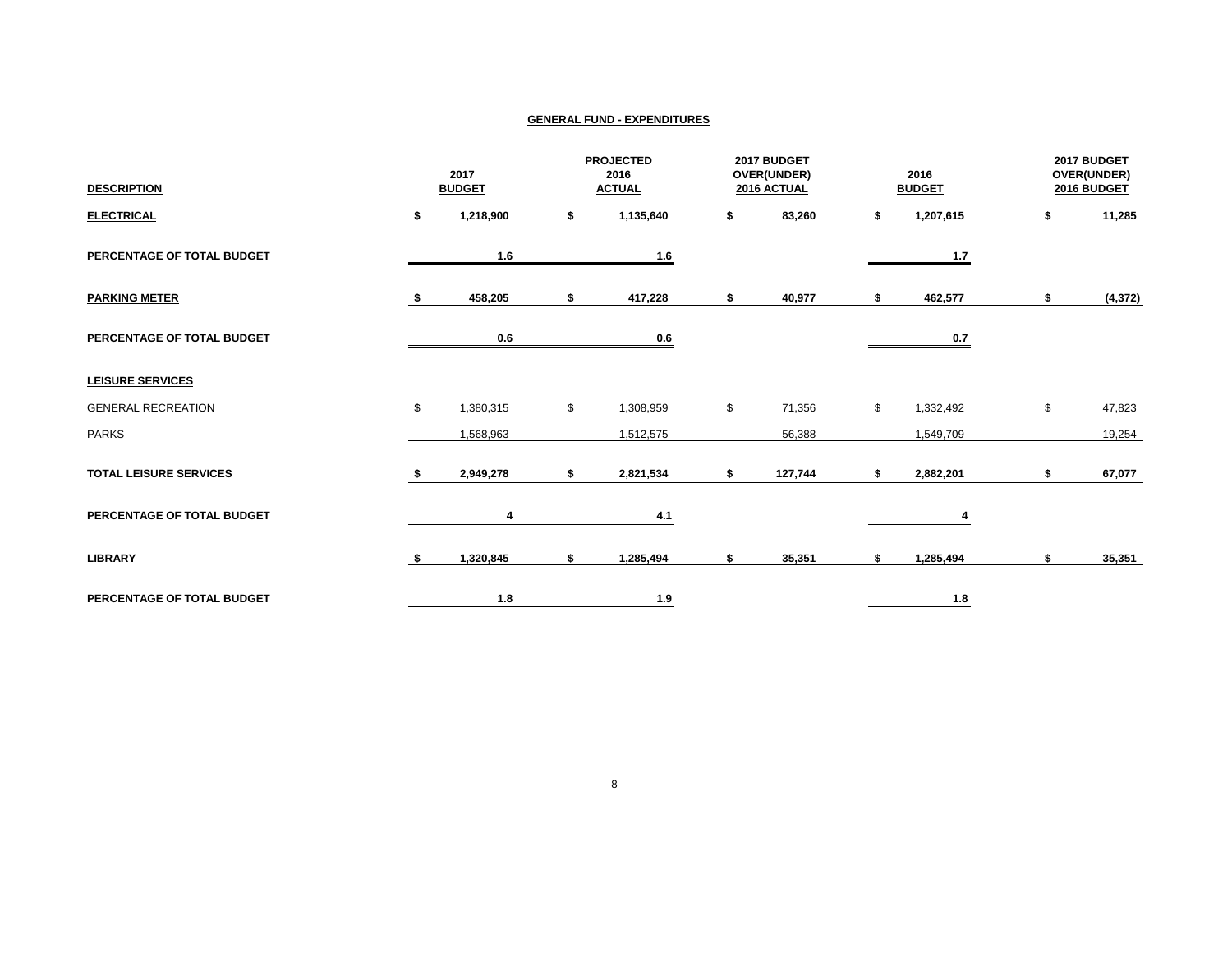| <b>DESCRIPTION</b>                 | 2017<br><b>BUDGET</b> |           | <b>PROJECTED</b><br>2016<br><b>ACTUAL</b> |    | 2017 BUDGET<br>OVER(UNDER)<br>2016 ACTUAL |    | 2016<br><b>BUDGET</b> |    | 2017 BUDGET<br>OVER(UNDER)<br>2016 BUDGET |  |
|------------------------------------|-----------------------|-----------|-------------------------------------------|----|-------------------------------------------|----|-----------------------|----|-------------------------------------------|--|
| <b>GRANTS</b>                      |                       |           |                                           |    |                                           |    |                       |    |                                           |  |
| COSA                               | \$                    | 421,600   | \$<br>391,396                             | \$ | 30,204                                    | \$ | 391,500               | \$ | 30,100                                    |  |
| <b>HUD</b>                         |                       | 1,575,000 | 1,280,436                                 |    | 294,564                                   |    | 1,900,454             |    | (325, 454)                                |  |
| <b>HOME PROGRAM</b>                |                       | 250,000   | 150,000                                   |    | 100,000                                   |    | 500,000               |    | (250,000)                                 |  |
| VOLUNTEER FIRE RELIEF ALLOCATION   |                       | 300,000   | 300,000                                   |    | $\sim$                                    |    | 300,000               |    | $\sim$                                    |  |
| <b>TOTAL GRANTS</b>                | S                     | 2,546,600 | \$<br>2,121,832                           | \$ | 424,768                                   | \$ | 3,091,954             | \$ | (545, 354)                                |  |
| PERCENTAGE OF TOTAL BUDGET         |                       | 3.5       | 3.1                                       |    |                                           |    | 4.3                   |    |                                           |  |
| <b>OTHER EXPENDITURES</b>          |                       |           |                                           |    |                                           |    |                       |    |                                           |  |
| SOCIAL SECURITY                    | \$                    | 785,000   | \$<br>725,000                             | \$ | 60,000                                    | \$ | 725,000               | \$ | 60,000                                    |  |
| UNEMPLOYMENT COMPENSATION          |                       | 20,000    | 10,000                                    |    | 10,000                                    |    | 30,000                |    | (10,000)                                  |  |
| <b>WORKERS COMPENSATION CLAIMS</b> |                       | 2,550,000 | 2,500,000                                 |    | 50,000                                    |    | 2,550,000             |    | $\blacksquare$                            |  |
| <b>HEALTH INSURANCE</b>            |                       | 6,331,800 | 5,932,736                                 |    | 399,064                                   |    | 6,035,201             |    | 296,599                                   |  |
| LIFE INSURANCE                     |                       | 120,000   | 109,000                                   |    | 11,000                                    |    | 120,000               |    | $\overline{\phantom{a}}$                  |  |
| PROPERTY/CASUALTY INSURANCE        |                       | 1,585,000 | 1,500,000                                 |    | 85,000                                    |    | 1,500,000             |    | 85,000                                    |  |
| MUNICIPAL PLAN EXPENSE             |                       | 962,580   | 907,281                                   |    | 55,299                                    |    | 907,281               |    | 55,299                                    |  |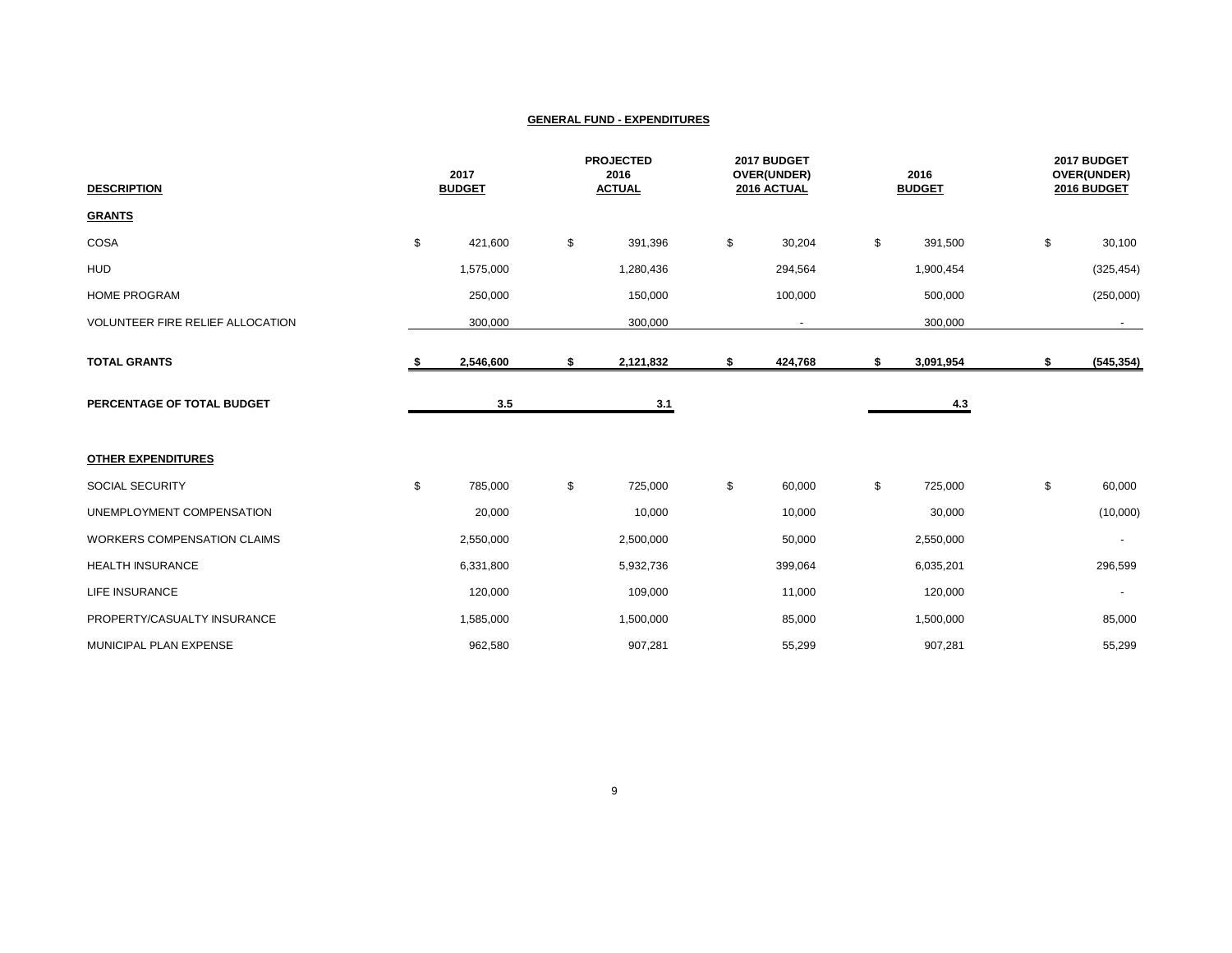| <b>DESCRIPTION</b>                       |    | 2017<br><b>BUDGET</b> | <b>PROJECTED</b><br>2016<br><b>ACTUAL</b> | 2017 BUDGET<br>OVER(UNDER)<br>2016 ACTUAL |   | 2016<br><b>BUDGET</b> | 2017 BUDGET<br>OVER(UNDER)<br>2016 BUDGET |
|------------------------------------------|----|-----------------------|-------------------------------------------|-------------------------------------------|---|-----------------------|-------------------------------------------|
| <b>OTHER EXPENDITURES (CONTINUED)</b>    |    |                       |                                           |                                           |   |                       |                                           |
| TAX REFUNDS                              |    | 101,000               | 101,000                                   | $\overline{\phantom{a}}$                  |   | 101,000               | $\overline{\phantom{a}}$                  |
| <b>CONTINGENCY</b>                       |    | 250,000               | 225,000                                   | 25,000                                    |   | 250,000               |                                           |
| <b>TOTAL OTHER EXPENDITURES</b>          | ъ. | 12,705,380            | \$<br>12,010,017                          | 695,363                                   | S | 12,218,482            | 486,898                                   |
| PERCENTAGE OF TOTAL BUDGET               |    | 17.3                  | 17.2                                      |                                           |   | 17.2                  |                                           |
| <b>TOTAL - GENERAL FUND EXPENDITURES</b> |    | 73,530,322            | \$<br>69,246,740                          | 4,283,582                                 | S | 71,176,495            | \$<br>2,353,827                           |
|                                          |    |                       | <b>DEBT SERVICE - EXPENDITURES</b>        |                                           |   |                       |                                           |
| TOTAL PRINCIPAL EXPENDITURE              |    |                       |                                           |                                           |   |                       | \$<br>2,496,000                           |
| TOTAL INTEREST EXPENDITURE               |    |                       |                                           |                                           |   |                       | \$<br>149,970                             |
| <b>TOTAL DEBT SERVICE</b>                |    |                       |                                           |                                           |   |                       | 2,645,970                                 |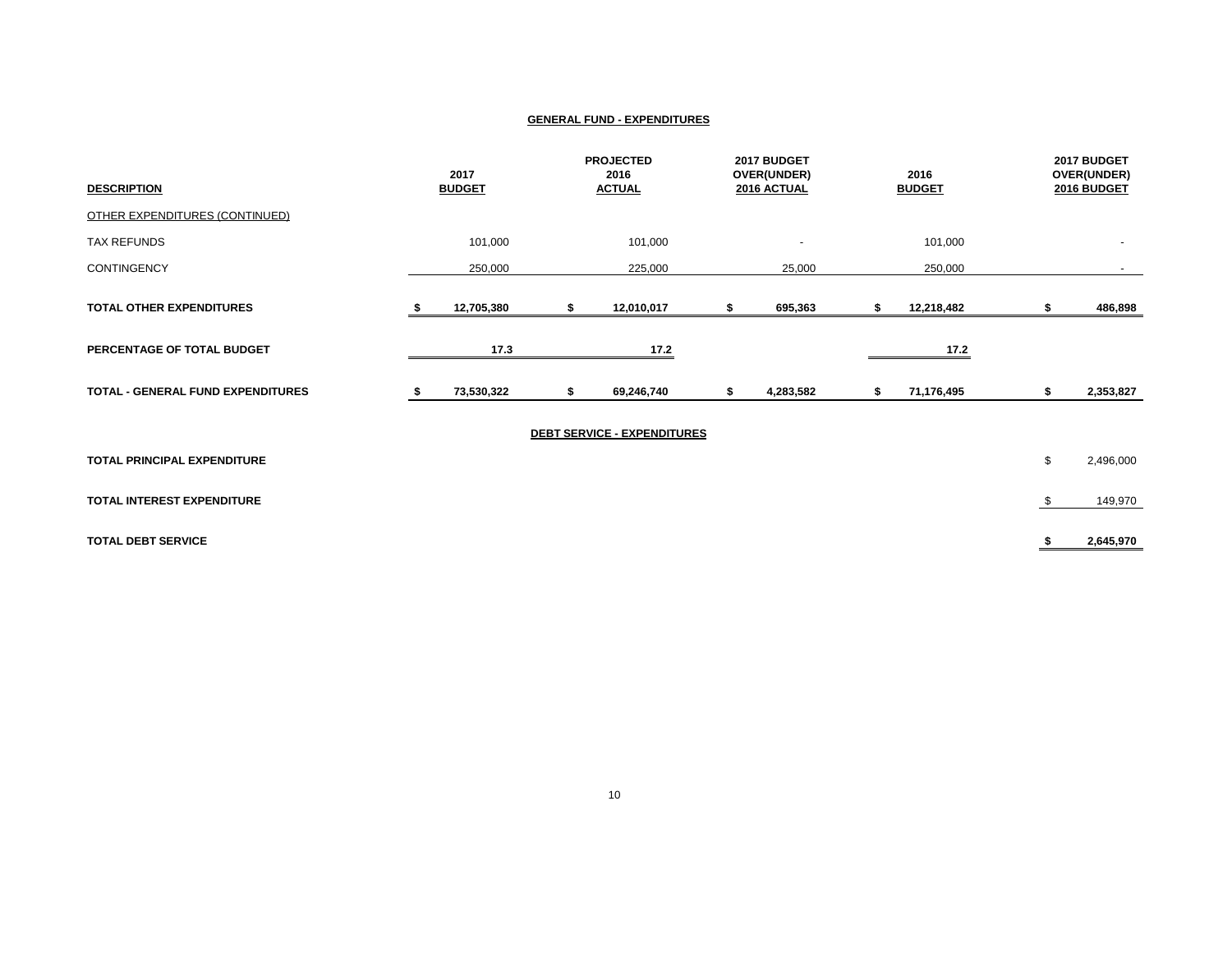## **2 0 1 7 B U D G E T**

## SUPPLEMENTAL SCHEDULE OF EXPENDITURES

|                                           | <b>SALARIES</b> |                          |    | <b>OTHER SERVICES</b>    |    | <b>SUPPLIES</b><br><b>AND MATERIALS</b> |    | <b>TOTAL</b> |
|-------------------------------------------|-----------------|--------------------------|----|--------------------------|----|-----------------------------------------|----|--------------|
| <b>COUNCIL</b>                            | \$              | 182,434                  | \$ | 22,800                   | \$ | 5,000                                   | \$ | 210,234      |
| <b>MAYOR</b>                              |                 | 123,682                  |    | 9,000                    |    | 3,000                                   |    | 135,682      |
| <b>FINANCE</b>                            |                 | 691,078                  |    | 135,275                  |    | 10,500                                  |    | 836,853      |
| <b>TREASURER</b>                          |                 | 7,500                    |    | $\overline{\phantom{a}}$ |    | 500                                     |    | 8,000        |
| <b>SOLICITOR</b>                          |                 | $\overline{\phantom{a}}$ |    | 325,000                  |    | $\overline{\phantom{a}}$                |    | 325,000      |
| C.A.O.                                    |                 | 211,432                  |    | 32,000                   |    | 7,500                                   |    | 250,932      |
| <b>ADMINISTRATIVE SERVICES</b>            |                 | 1,126,466                |    | 375,000                  |    | 245,000                                 |    | 1,746,466    |
| <b>GENERAL GOVERNMENT</b>                 |                 | 2,342,592                | S  | 899,075                  | \$ | 271,500                                 | S  | 3,513,167    |
| <b>POLICE</b>                             | \$              | 15,541,232               | \$ | 13,076,803               | \$ | 347,000                                 | \$ | 28,965,035   |
| <b>FIRE</b>                               |                 | 6,608,795                |    | 5,155,466                |    | 75,750                                  |    | 11,840,011   |
| <b>LICENSES AND INSPECTIONS</b>           |                 | 746,556                  |    | 31,500                   |    | 15,000                                  |    | 793,056      |
| PLANNING AND ZONING                       |                 | 85,000                   |    | 24,000                   |    | 1,500                                   |    | 110,500      |
| <b>PROTECTION TO PERSONS AND PROPERTY</b> | S.              | 22,981,583               | \$ | 18,287,769               | \$ | 439,250                                 | \$ | 41,708,602   |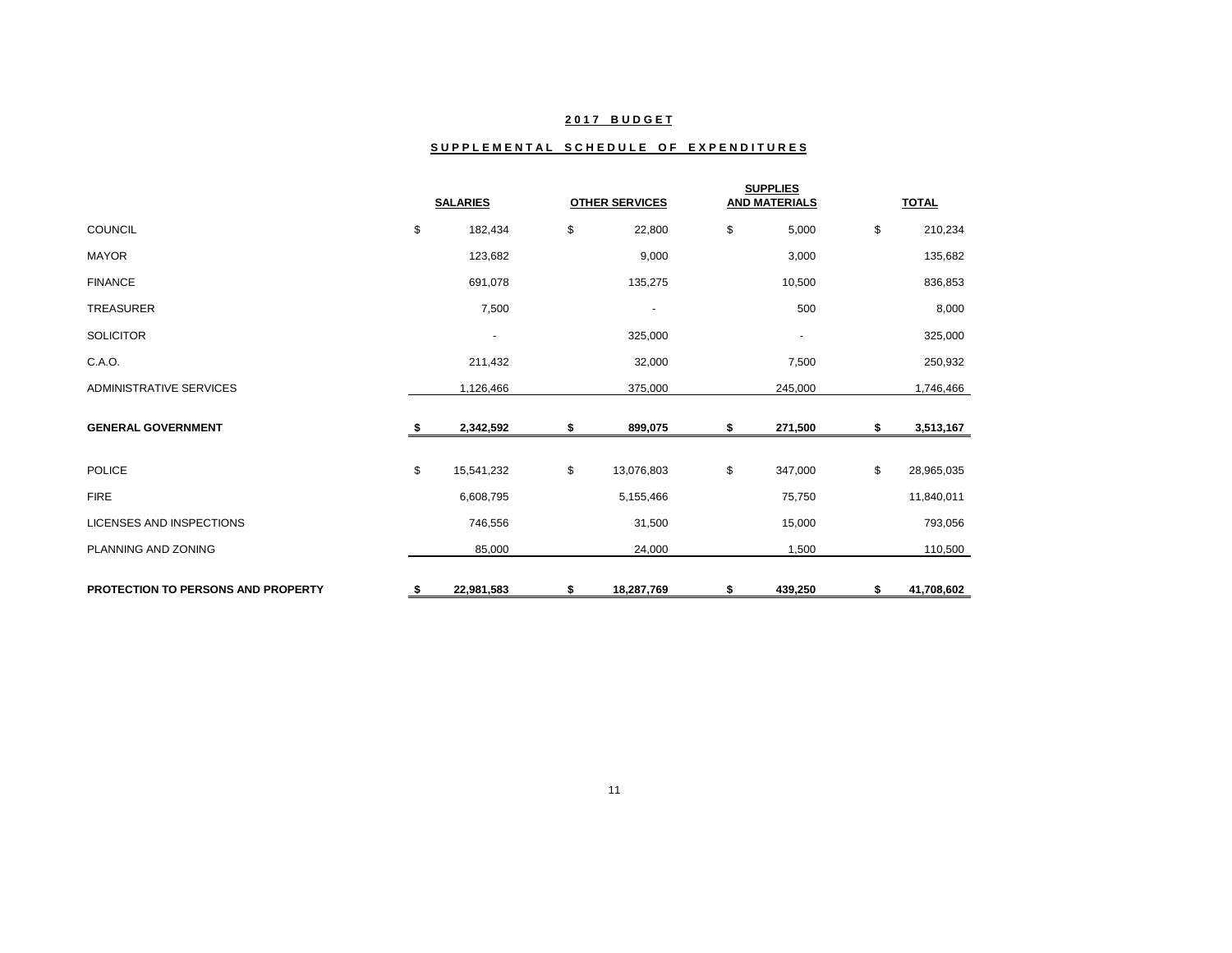### **2 0 1 7 B U D G E T**

#### SUPPLEMENTAL SCHEDULE OF EXPENDITURES

|                           |     | <b>SALARIES</b> |    | <b>OTHER SERVICE</b> | <b>SUPPLIES</b><br><b>AND MATERIALS</b> |    | <b>TOTAL</b> |
|---------------------------|-----|-----------------|----|----------------------|-----------------------------------------|----|--------------|
| PUBLIC WORKS              | \$  | 419,021         | \$ | 258,000              | \$<br>1,100,775                         | \$ | 1,777,796    |
| <b>SANITATION</b>         |     | 3,156,670       |    | 1,562,275            | 17,000                                  |    | 4,735,945    |
| <b>PUBLIC WORKS</b>       | S   | 3,575,691       | \$ | 1,820,275            | \$<br>1,117,775                         | \$ | 6,513,741    |
| <b>HEALTH SERVICES</b>    | \$  | 503,604         | \$ | 62,500               | \$<br>29,500                            | \$ | 595,604      |
| <b>ELECTRICAL</b>         | s   | 405,425         | S  | 797,300              | \$<br>16,175                            | \$ | 1,218,900    |
| <b>PARKING METER</b>      | - 5 | 423,705         | \$ |                      | \$<br>34,500                            | \$ | 458,205      |
| <b>GENERAL RECREATION</b> | \$  | 914,552         | \$ | 337,763              | \$<br>128,000                           | \$ | 1,380,315    |
| <b>PARKS</b>              |     | 1,102,888       |    | 312,000              | 154,075                                 |    | 1,568,963    |
| <b>LEISURE SERVICES</b>   | s.  | 2,017,440       | \$ | 649,763              | \$<br>282,075                           | \$ | 2,949,278    |
| <b>COSA</b>               |     | 265,000         | S  | 156,600              | \$                                      | S  | 421,600      |
| <b>HUD</b>                | \$  | 304,679         | \$ | 1,258,321            | \$<br>12,000                            | \$ | 1,575,000    |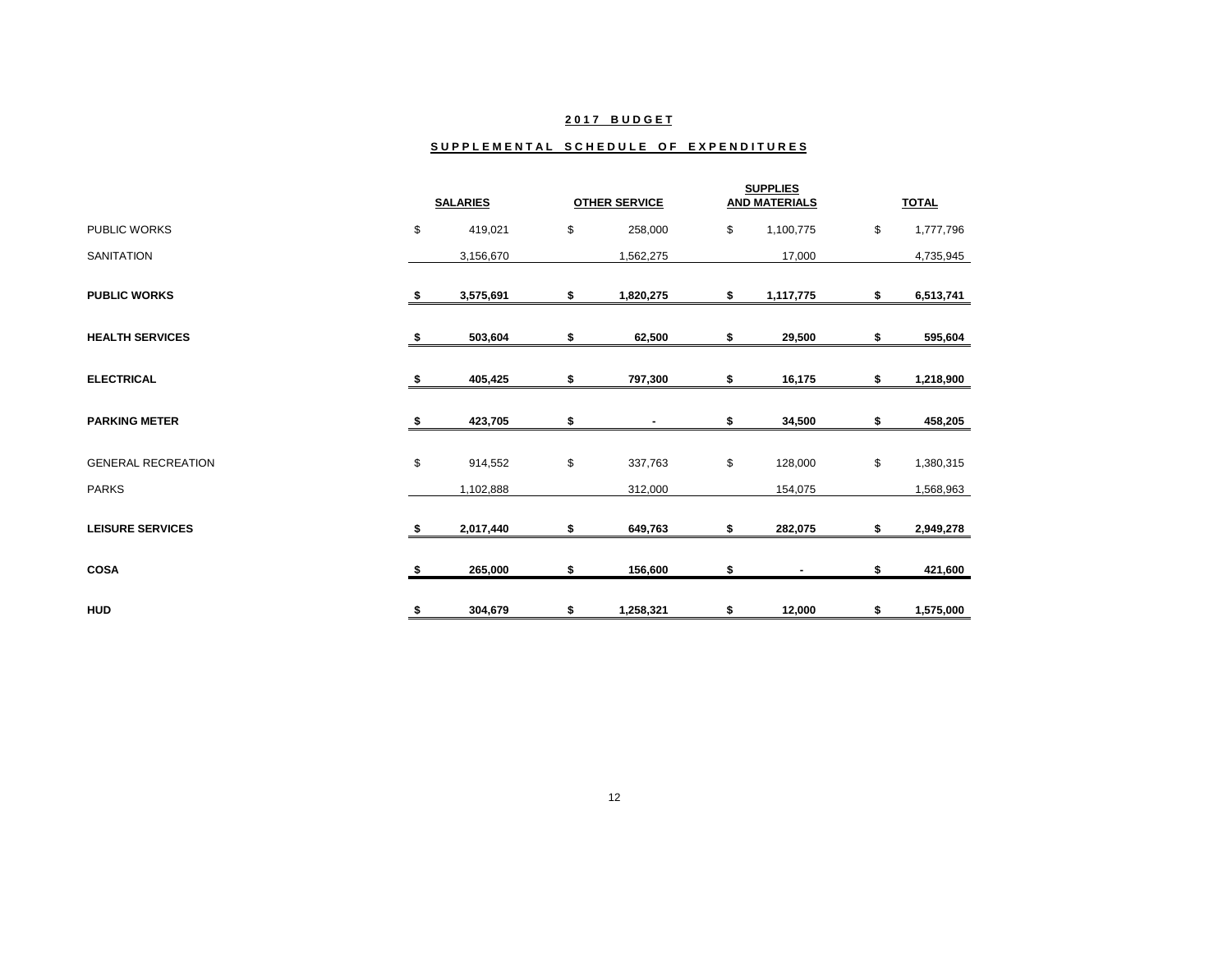#### **SEWER RENTAL - REVENUE**

| <b>DESCRIPTION</b>                | 2017<br><b>BUDGET</b> |    | <b>PROJECTED</b><br>2016<br><b>ACTUAL</b> |    | 2017 BUDGET<br>OVER(UNDER)<br>2016 ACTUAL |    | 2016<br><b>BUDGET</b> |    | 2017 BUDGET<br>OVER(UNDER)<br>2016 BUDGET |  |
|-----------------------------------|-----------------------|----|-------------------------------------------|----|-------------------------------------------|----|-----------------------|----|-------------------------------------------|--|
| <b>FUND BALANCE</b>               | \$<br>555,695         | \$ | $\overline{\phantom{a}}$                  | \$ | 555,695                                   | \$ | 622,117               | \$ | (66, 422)                                 |  |
| <b>INTEREST</b>                   | 500                   |    | 500                                       |    | $\overline{\phantom{a}}$                  |    | 500                   |    |                                           |  |
| MISCELLANEOUS GRANT               | 25,000                |    | 25,000                                    |    | $\overline{\phantom{a}}$                  |    | 25,000                |    |                                           |  |
| SEWER USE CHARGE - CURRENT        | 6,250,000             |    | 6,200,000                                 |    | 50,000                                    |    | 6,250,000             |    | $\overline{\phantom{a}}$                  |  |
| SEWER USE CHARGE - DELINQUENCY    | 1,250,000             |    | 1,350,000                                 |    | (100,000)                                 |    | 950,000               |    | 300,000                                   |  |
| <b>SEWER REIMBURSEMENT</b>        | 1,635,634             |    | 1,451,000                                 |    | 184,634                                   |    | 1,555,135             |    | 80,499                                    |  |
| <b>TOTAL SEWER RENTAL REVENUE</b> | 9,716,829             |    | 9,026,500                                 |    | 690,329                                   |    | 9,402,752             |    | 314,077                                   |  |

### **SEWER RENTAL - EXPENDITURES**

|   |           |                 |                          |                 |                                                | 314,077                  |
|---|-----------|-----------------|--------------------------|-----------------|------------------------------------------------|--------------------------|
|   | 488,213   | 493,675         | (5, 462)                 | 493,675         |                                                | (5, 462)                 |
|   | 900,000   | 900,000         | $\overline{\phantom{a}}$ | 900,000         |                                                | $\overline{\phantom{a}}$ |
|   | 6,300,000 | 5,928,351       | 371,649                  | 6,012,358       |                                                | 287,642                  |
|   | 336,500   | 199,700         | 136,800                  | 233,500         |                                                | 103,000                  |
|   | 36,000    | 23,500          | 12,500                   | 26,500          |                                                | 9,500                    |
| ъ | 1,656,116 | \$<br>1,481,274 | \$<br>174,842            | \$<br>1,736,719 | \$                                             | (80, 603)                |
|   |           |                 |                          |                 | 9,716,829<br>9,026,500<br>690,329<br>9,402,752 |                          |